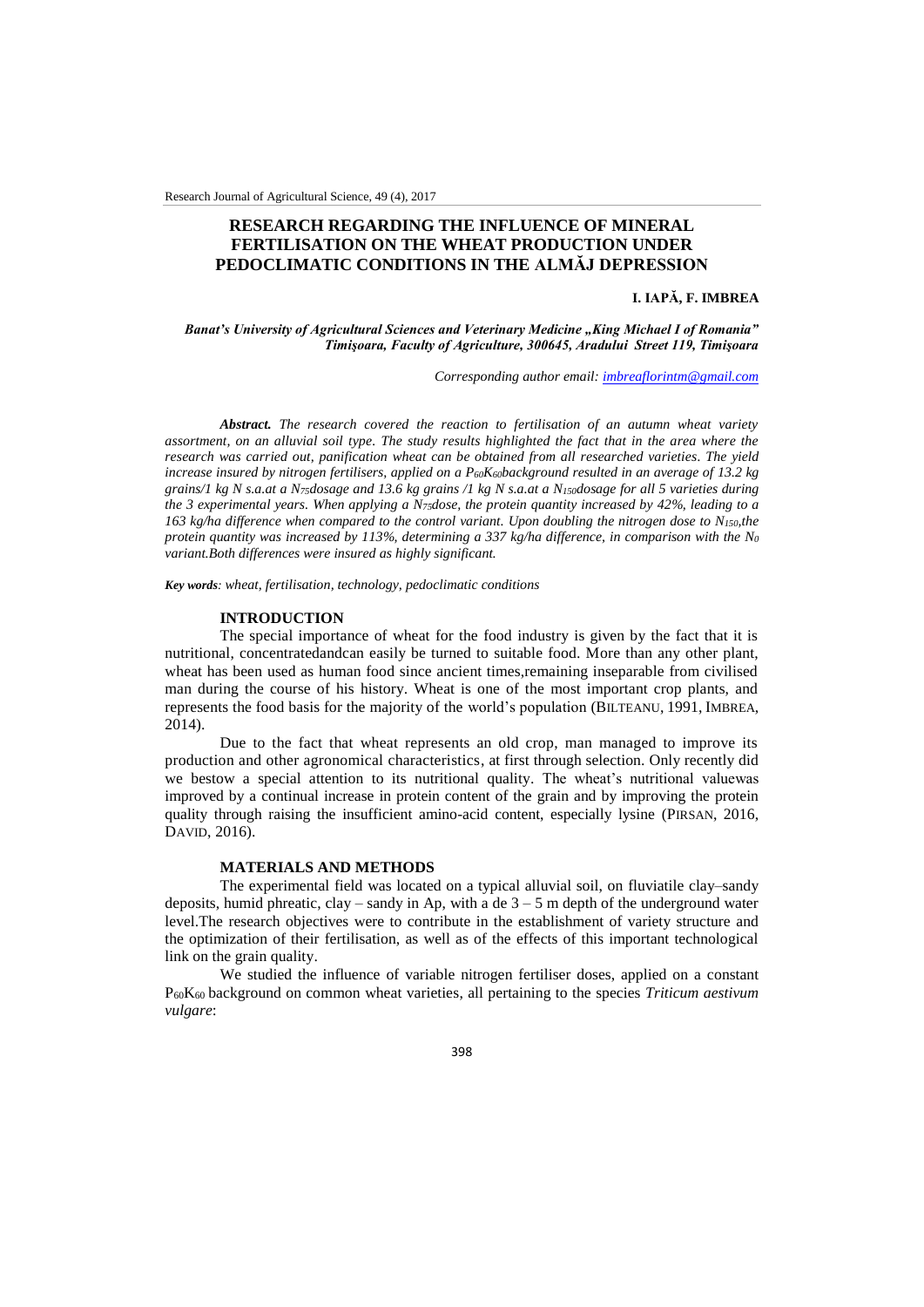Factor A –cultivated variety

 $A_1 - Alex$  $A_2$  – Ciprian

- $A_3$  Dropia
- A<sup>4</sup> NS 40S
- A<sup>5</sup> Renesansa

Factor B – fertilisation level

- $b_1 N_0P_{60}K_{60}$
- $b_2 N_{75}P_{60}K_{60}$
- $b_3 N_{150}P_{60}K_{60}$

The preceding plant was grain corn,the most frequent rotation in the area. Waste incorporation in the soil was achieved through 23-25 cm furrowing, and the seedbed was prepared with the disc harrow. Phosphorus and potassium fertilisers were applied under the furrow, and the nitrogen ones, half a dose upon preparing the seedbed and the other half in spring. Seeding happened during the second decade of October, with  $600 \text{ w.g.}/\text{m}^2$ at a 12.5 cm distance. During vegetation, we usedGranstar Super 50 SG herbicide, 40 g/ha.

Physical analyses regarding the mass of 1000 grains (MMB) and hectolitre mass (MH) were carried out, as well as chemical analyses regarding the gross protein weight (%); humid gluten content (%);deforming indices (mm) and fall indices (sec.). We used international determination methods, accepted by I.S.T.A.



Figure 1. Results of soil chemical analysis in experimental field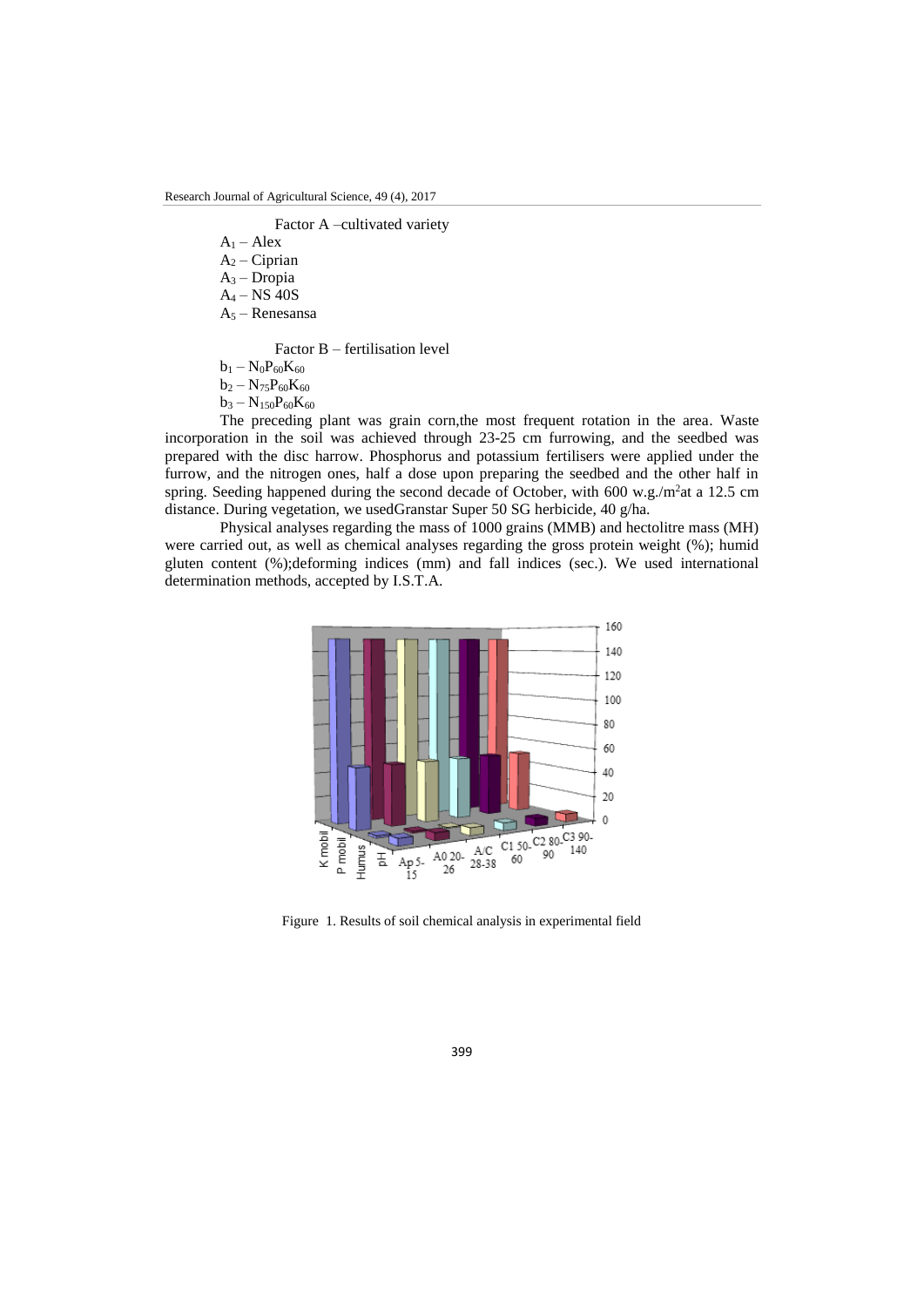

Figure 2. Results of soil physical analysis in experimental field

### **RESULTS AND DISCUSSIONS**

Synthesis results from a two year experimental cycle, which, under climatic aspects, presented important deviations from the multiannual averages, presented in table 1, highlight the fact that by proper variety selection and fertilisation one may obtain yields of over 5500 kg/ha in panification wheat. At this level, the wheat crop is economically motivating for the cultivars in the area.

As an average, at the tested fertilisation levels, the varieties Alex, Ciprian ş iDropia produced harvests of over 4400 kg/ha. Yield differences between the three varieties were small, insignificant.

*Table 1*

| Factor A      |                   | Factor $B - N$ itrogen dose |                       | Factor A averages |      |            |              |  |  |
|---------------|-------------------|-----------------------------|-----------------------|-------------------|------|------------|--------------|--|--|
| Experimental  | $N_0P_{60}K_{60}$ | $N_{75}P_{60}K_{60}$        | $N_{150}P_{60}K_{60}$ | Yield             | $\%$ | Difference | Significance |  |  |
| variety       |                   |                             |                       | kg/ha             |      | kg/ha      |              |  |  |
| Alex          | 3202              | 4181                        | 5272                  | 4418              | 100  |            |              |  |  |
| Ciprian       | 3442              | 4542                        | 5544                  | 4509              | 102  | 91         |              |  |  |
| Dropia        | 3341              | 4469                        | 5417                  | 4409              | 100  | $-90$      |              |  |  |
| <b>NS 40S</b> | 2657              | 3538                        | 4757                  | 3650              | 83   | $-768$     |              |  |  |
| Renesansa     | 3047              | 3920                        | 4955                  | 3974              | 90   | $-444$     |              |  |  |

Synthesis of results obtained during the experimental cycle2016-2017

DL5% = 651 kg/ha DL1% = 926 kg/ha DL0,1% = 1341 kg/ha

| $1.00012$ $M1$   |                   |                      |                       |
|------------------|-------------------|----------------------|-----------------------|
| Specification    | $N_0P_{60}K_{60}$ | $N_{75}P_{60}K_{60}$ | $N_{150}P_{60}K_{60}$ |
| Yield kg/ha      | 3137              | 4130                 | 5189                  |
| $\frac{0}{0}$    | 100               | 132                  | 165                   |
| Difference kg/ha |                   | 993                  | 2050                  |
| Significance     |                   | XXX                  | XXX                   |
|                  |                   |                      |                       |

DL5% = 376 kg/ha DL1% = 534 kg/ha DL0,1% = 774 kg/ha

Factor B averages

The Serbian varieties under studyunder the conditions of the Almăj depression proved less adaptable, average yields with these varieties amounting to under 4000 kg/ha, respectively 3974 kg/ha with the Renesansa variety and 3650 kg/ha with the NS 40S variety.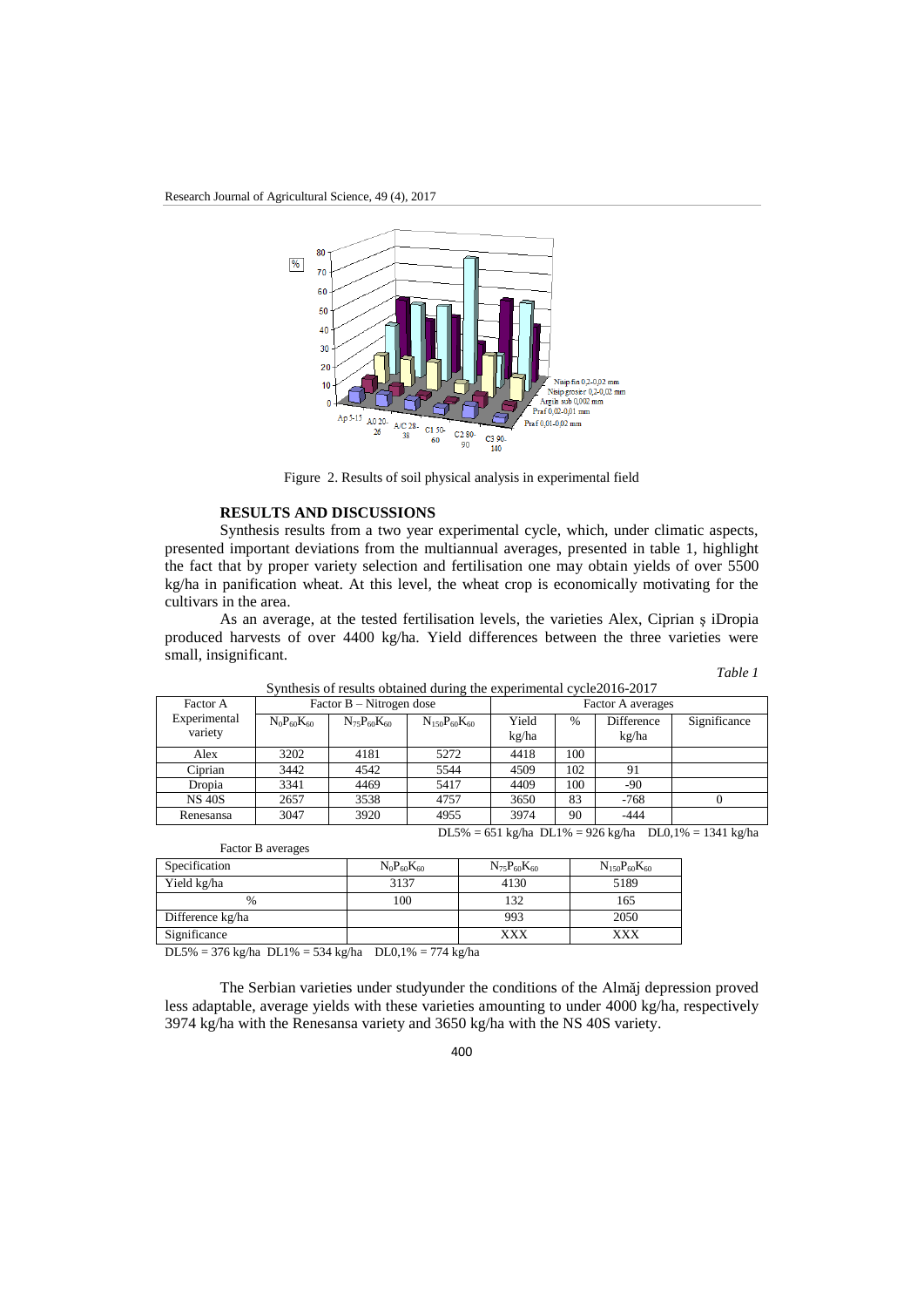Regarding the nitrogen fertilisersapplied on a constant  $P_{60}K_{60}$ background, the results indicate a good capitalization by the studied varieties.

As an average, for the 5 varieties under study, the application of a  $N_{75}$  dose, increased the harvest by 32%, determining a 993 kg/ha yield difference, statistically insured as very significant. When doubling the nitrogen fertiliser dose to  $N_{150}$ , on the same  $P_{60}K_{60}$ background, a yield increaseof 65% resulted, which coincides with a yield difference of 2052 kg/ha from the control variant,insured statistically as very significant.

It I remarkable, that with the variant fertilised with  $N_{150}P_{60}K_{60}$ , the average for the experimental cycle with less than favourable climatic conditions, the Romanian varieties resulted in a harvest of over 5000 kg/ha (Ciprian 5544 kg/ha, Dropia 5417 kg/ha and Alex 5272 kg/ha). Among the Serbian varieties,the Renesansa variety was singled out, where the average yield per experimental cycle was of 4955 kg/ha, for the variant fertilised with  $N_{150}P_{60}K_{60}$ .

In conclusion, in the studied area, among the experimental varieties we recommend Ciprian, Alex and Dropia which can produce harvest of 5500-6000 kg/ha when fertilised with  $N_{150}P_{60}K_{60}$ .

The hectolitre mass variation depending onvariety and nitrogen dose applied on a P<sub>60</sub>K<sub>60</sub> background.

The hectolitre massis an importantindices, which allows us to appreciate the wheat quality based on a physical criterion. In conclusion, all varieties presenting values over 75 kg/hl,will deliver a good flour output upon grinding and may be used in panfication.



|                              | Alex           |          |                  |                | Ciprian  |           |                | Dropia          |                         |                | <b>NS 40S</b>   |           | Renesansa      |                 |                         |
|------------------------------|----------------|----------|------------------|----------------|----------|-----------|----------------|-----------------|-------------------------|----------------|-----------------|-----------|----------------|-----------------|-------------------------|
|                              | $\mathbf{N}_0$ | $N_{75}$ | N <sub>150</sub> | $\mathbf{N}_0$ | $N_{75}$ | $N_{150}$ | $\mathbf{N}_0$ | N <sub>75</sub> | <b>N</b> <sub>150</sub> | $\mathbf{N}_0$ | N <sub>75</sub> | $N_{150}$ | $\mathbf{N}_0$ | N <sub>75</sub> | <b>N</b> <sub>150</sub> |
|                              | $P_{60}K_{60}$ |          |                  | $P_{60}K_{60}$ |          |           | $P_{60}K_{60}$ |                 | $P_{60}K_{60}$          |                | $P_{60}K_{60}$  |           |                |                 |                         |
| $\Delta H$ kg/hl             | 77.2           | 78.9     | 78.8             | 77.4           | 78.1     | 78.7      | 77,6           | 78.7            | 79,4                    | 76.6           |                 | 78.1      | 76,0           | 76.6            |                         |
| $\overline{\mathbf{x}}$<br>∡ | 78.3           |          |                  |                | 78.3     |           | 78.5           |                 | 77.3                    |                |                 | 76.7      |                |                 |                         |

Figure 3 .Hectolitre mass variation according to variety and nitrogen dose determined during the experimental cycle 2016-2017

Protein content variation and production depending on variety and nitrogen dose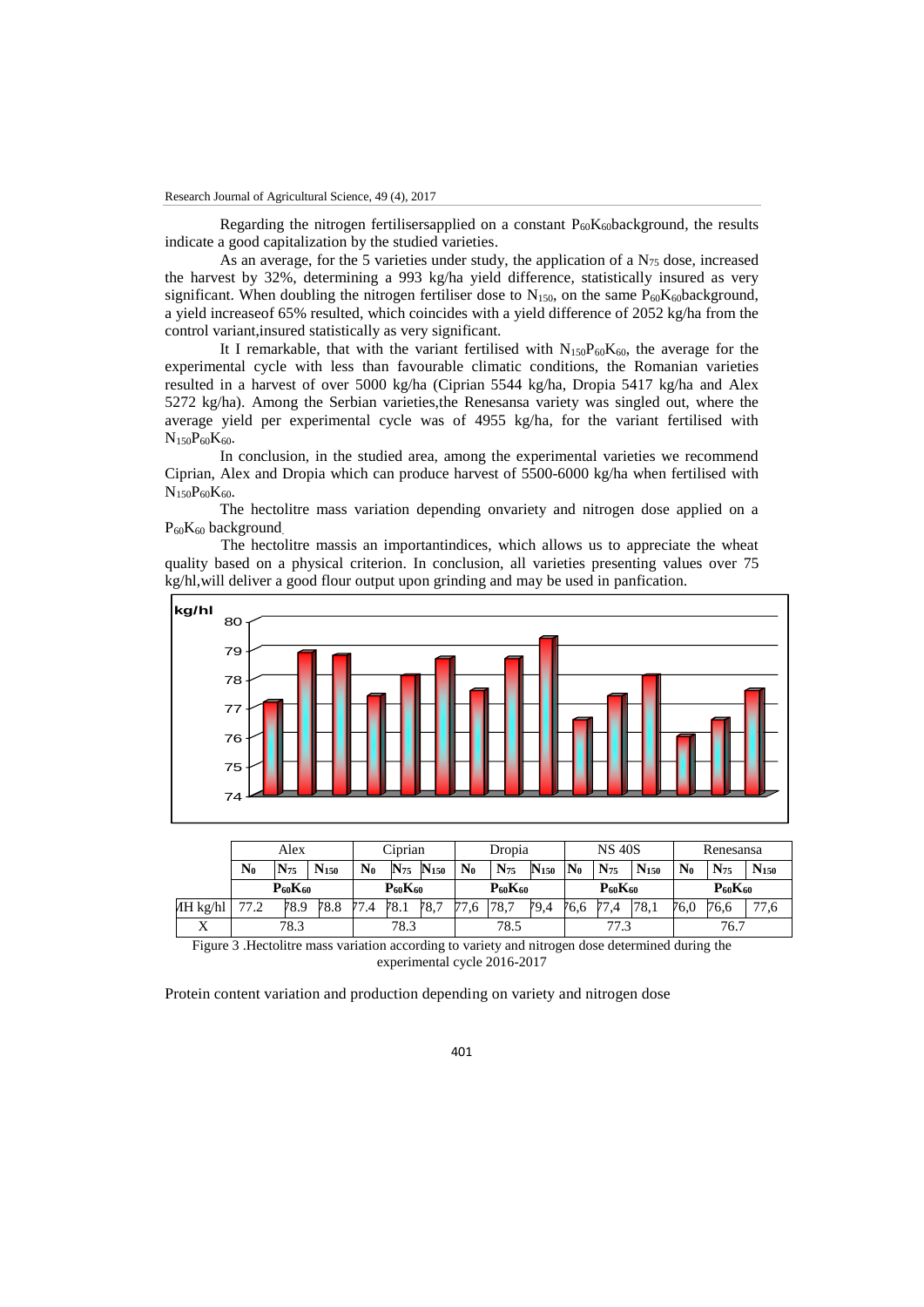Since the protein content is specific to every variety, but also highly influenced by the applied technology and climatic conditions, it ranged, in the field researched during the experimental cycle, between extreme the values of 10.9% and 14.80%.

Nitrogen fertilisers, applied in doses of N<sub>75</sub>and N<sub>150</sub>on a  $P_{60}K_{60}$  background, were well capitalized by the studied varieties, and contributed to the increase in protein contentunder the conditions of a soil with good natural fertility, on which the research were carried out.



|                     | $\lambda$      |           | <u>Cipitum</u> |                |                |                | DIVDIA         |          | ∪ט⊤ שונ            |                |          | wandound                                                  |       |          |           |
|---------------------|----------------|-----------|----------------|----------------|----------------|----------------|----------------|----------|--------------------|----------------|----------|-----------------------------------------------------------|-------|----------|-----------|
|                     | $\mathbf{N}_0$ | $N_{75}$  | N150           | $\mathbf{N}_0$ | $N_{75}$       | $N_{150}$      | $\mathbf{N}_0$ | $N_{75}$ | $\mathbf{N}_{150}$ | $\mathbf{N}_0$ | $N_{75}$ | $N_{150}$                                                 | $N_0$ | $N_{75}$ | $N_{150}$ |
|                     | $P_{60}K_{60}$ |           |                |                | $P_{60}K_{60}$ |                | $P_{60}K_{60}$ |          |                    | $P_{60}K_{60}$ |          | $P_{60}K_{60}$                                            |       |          |           |
| % protein           |                | .96 13.07 | 13.691         |                |                | .7612.73 13.51 |                |          |                    |                |          | 12,20   3,10   3,88   12,49   3,58   14,95   12,63   3,43 |       |          | 14.00     |
| $\overline{ }$<br>△ |                | 12.90     |                | 2.66           |                |                | 13.06          |          | 13.67              |                |          | 13.35                                                     |       |          |           |

Figure 4.Variation in crude protein content according to variety and nitrogen dose determined during the experimental cycle 2016-2017

Table 2.providesthe result synthesis regarding the protein quantity during the experimental cycle 2016-2017, depending on variety and nitrogen fertilisation level on a constant  $P_{60}K_{60}$  background.

The data presented show that the extreme values ranged between 331 kg/ha in the control variant ( $N_0P_{60}K_{60}$ ) with the NS 40S varietyand 769 kg/ha, with the fertilised variant  $N_{150}P_{60}K_{60}$ , with the Ciprian variety.

Nitrogen fertilisers applied on a  $P_{60}K_{60}$ backgroundincreased the protein content and grain production, and as such also increased the protein quantity per hectarewhich grew at the same time as the dosage, in the researched field.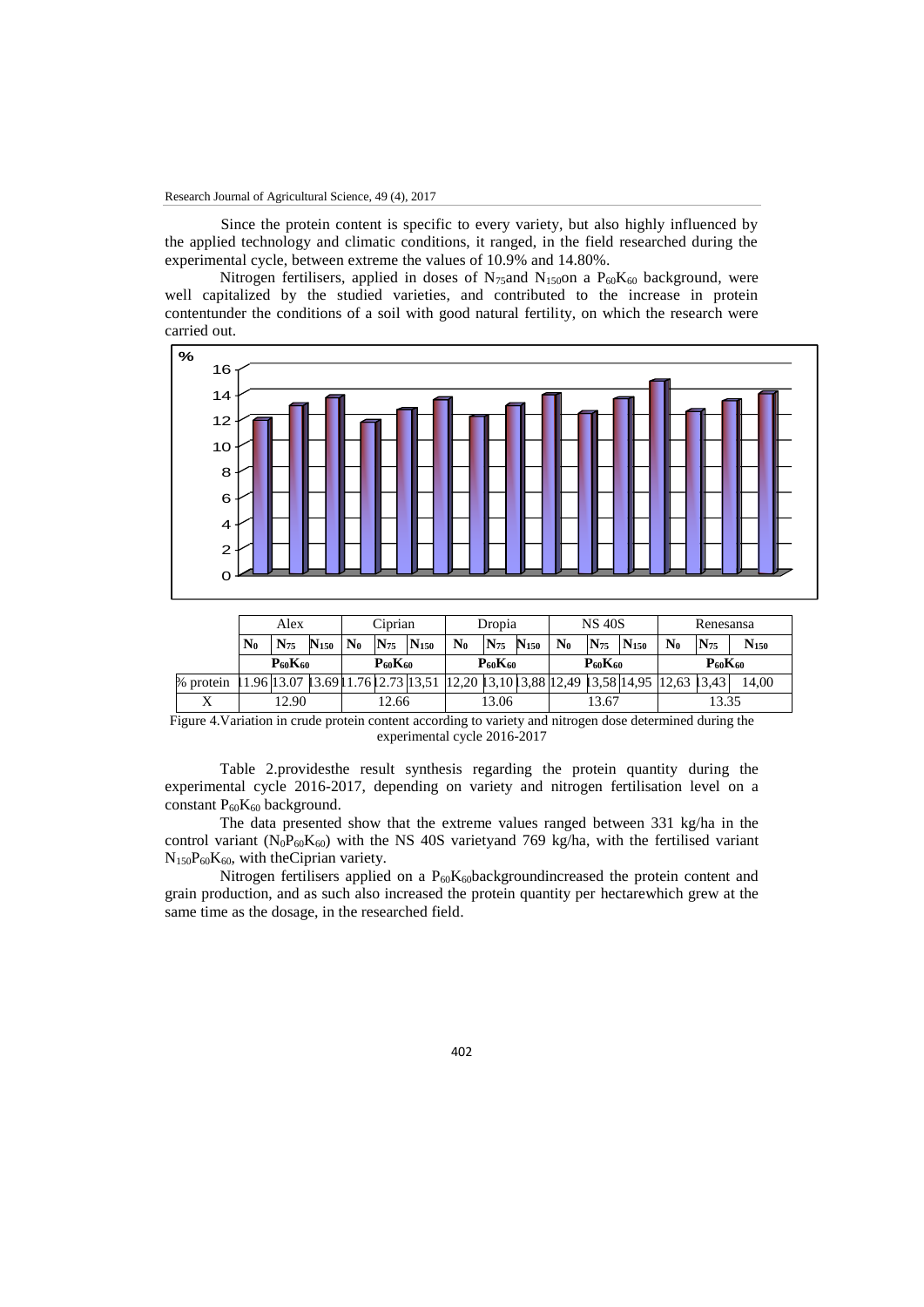### *Table 2*

Synthesisof resultsonthe amount ofprotein(kg /ha) obtainedduring the experimental cycle 2016-2017

| Factor A       |              | Factor $B - N$ itrogen doses |                    | Average factor A    |      |            |              |  |  |  |
|----------------|--------------|------------------------------|--------------------|---------------------|------|------------|--------------|--|--|--|
| Variety        | $N_0P_{60}K$ | $N_{75}P_{60}K$              | $N_{150}P_{60}K_6$ | Protein yield kg/ha | $\%$ | Difference | Significance |  |  |  |
|                | 60           | 60                           | $\Omega$           |                     |      | kg/ha      |              |  |  |  |
| Alex           | 384          | 545                          | 721                | 550                 | 100  |            |              |  |  |  |
| Ciprian        | 408          | 579                          | 769                | 585                 | 106  | 35         | XX           |  |  |  |
| Dropia         | 408          | 585                          | 745                | 579                 | 105  | 29         | XX           |  |  |  |
| <b>NS 40 S</b> | 331          | 494                          | 672                | 499                 | 91   | -51        | 00           |  |  |  |
| Renesansa      | 383          | 526                          | 694                | 534                 | 97   | -16        |              |  |  |  |

DL5% = 13 kg/ha DL1% = 29 kg/ha DL0,1% = 92 kg/ha

Average factor B

| Specification       | $N_0P_{60}K_{60}$ | $N_{75}P_{60}K_{60}$ | $N_{150}P_{60}K_{60}$ |
|---------------------|-------------------|----------------------|-----------------------|
| Protein yield kg/ha | 383               | 546                  | 720                   |
| %                   | 100               | 142                  |                       |
| Difference kg/ha    |                   | 163                  |                       |
| Significance        |                   | XXX                  | <b>YYV</b>            |

DL5% =38 kg/ha DL1% = 52 kg/ha DL0,1% = 71 kg/ha

#### **CONCLUSIONS**

The study results highlighted the fact that in the area where the research was conducted, with all studied varieties, one can obtain panification wheat.

The yield increase determined by nitrogen fertilisers, applied on a  $P_{60}K_{60}$ background led to an average of 13.2 kg grains/1 kg N s.a.at a N $_{75}$ dose and 13.6 kg grains /1 kg N s.a.at a N150dose for the 5 varieties during the 3 experimental years.

On applying a N<sub>75</sub>dose, the protein quantity increased by 42%, revealing a 163 kg/ha difference as compared to the control variant. When doubling the nitrogen dose to  $N_{150}$ , the protein quantity increasedby 113%, revealing a 337 kg/ha difference as compared to the variant  $N_0$ .

Also, the protein quantity per hectarerepresents an important quality indices for wheat, and depends on the cultivated variety, fertilisation level and climatic conditions from the cultivation area.

#### **BIBLIOGRAPHY**

BÎLTEANU GH., SALONTAI AL., VASILICA C., BÎRNARE V., BORCEAN I., 1991 – Fitotehnie [Phytotechny], EDP, Bucureşti

CRISTA, F ; RADULOV, I ; CRISTA, L BERBECEA, A; LATO, A; Influence of mineral fertilization on the amino acid content and raw protein of wheat grain., Journal Of Food Agriculture &Environment,Volume: 10 Issue: 34,Pages: 4750, Part: 1, ISSN 1459-0255, 2012

DAVID GH., PÎRSAN P., IMBREA FL., Tehnologia plantelor de camp [Field Plant Technology], EdituraEurobit, Timișoara, 2006

DOBOSAN CRISTINA, IMBREAFL, [Economic-Financial Analysis In Wheat Depending On The Phyto-](http://www.rjas.ro/download/paper_version.paper_file.8c17a075c4a74bf1.446f626f73616e5f4372697374696e612e706466.pdf)[Sanitary Treatment In The Carpinis Area, Timiş County, Romania](http://www.rjas.ro/download/paper_version.paper_file.8c17a075c4a74bf1.446f626f73616e5f4372697374696e612e706466.pdf)*,* Research Journal of Agricultural Science, 2013

IMBREA FL, Tehnologii integrate [Integrated Technologies], EdituraEurobit, Timișoara, 2014